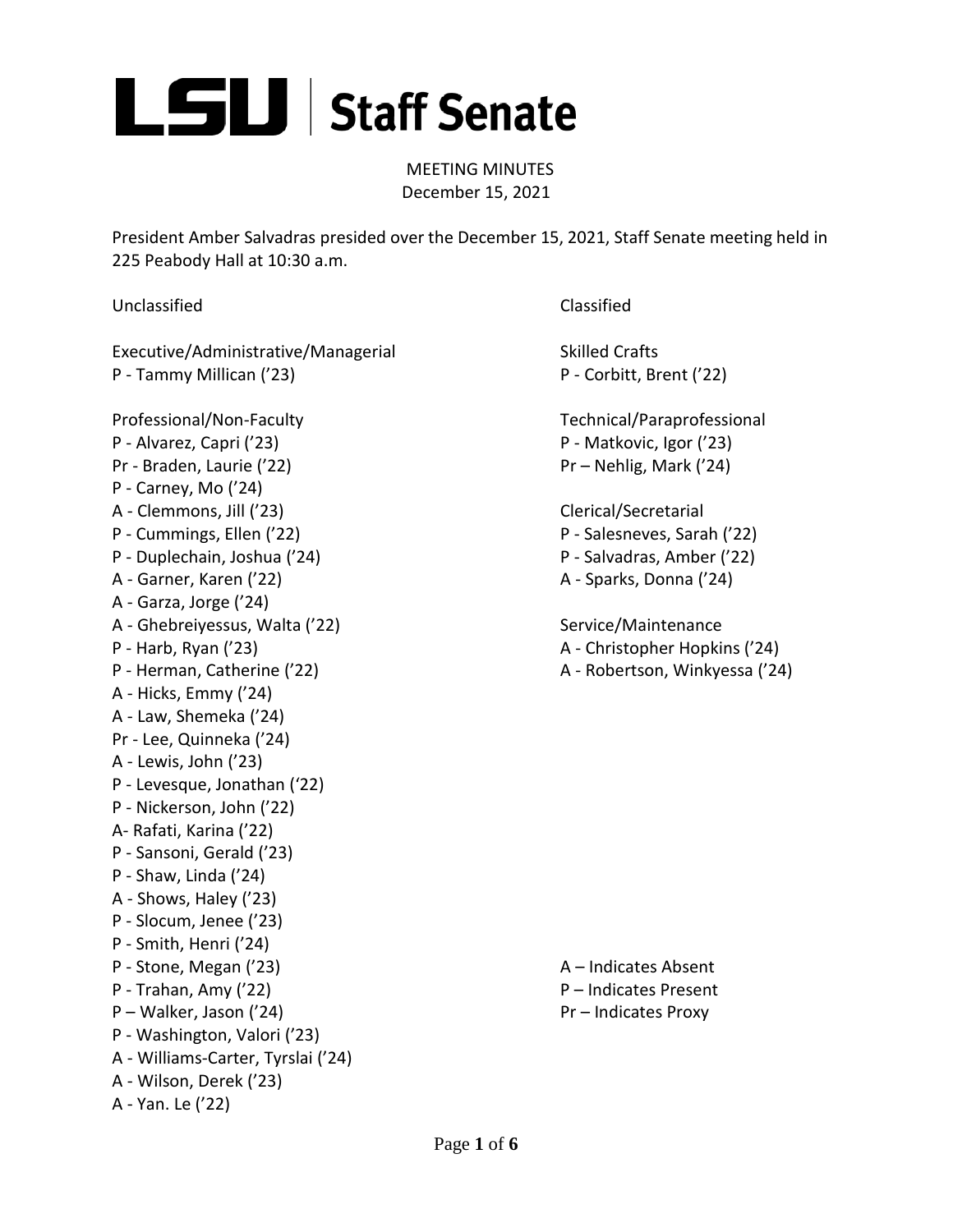#### **GUESTS:**

Tom Galligan, Paul M. Hebert Law Center Anthony Ware, Campus Federal Credit Union

#### **CALL TO ORDER**

The meeting was called to order by President Amber Salvadras at 10:30 a.m.

#### **ATTENDANCE**

There was a quorum with three proxies noted.

#### **PLEDGE OF ALLEGIANCE**

President Amber Salvadras led the Pledge of Allegiance.

**APPROVAL OF THE MINUTES** – November 17, 2021 Staff Senate Meeting

A motion to accept the minutes was made by Senator Megan Stone. The motion, seconded by Past-President Jonathan Levesque, carried.

#### **LSU STAFF SENATE COMMNEDATION 2021-01**

#### **A PROCLAMATION**

In RECOGNITION and APPRECIATION of the 27<sup>th</sup> President of Louisiana State University, A&M, Thomas Galligan

The LSU Staff Senate expresses its sincerest gratitude and appreciation for Thomas "Tom" Galligan and his outstanding service to LSU.

Galligan stepped into the role of interim President of LSU in January 2020, a year marked with intense challenges.

The Staff Senate commends Galligan's steady hand and strong guidance in the face of the COVID-19 pandemic. From speaking to national media and holding numerous town halls to update students, faculty and staff and gather feedback, his accessibility and flexibility helped the university protect its constituents and transition to 100% online operations.

In the midst of the social justice awakening on LSU's campus, Galligan's leadership from the forefront ensured students and employees felt their voices were being heard. Galligan was present at numerous campus gatherings fostering thoughtful and responsive dialogue that moved the campus community to elevate and reflect on how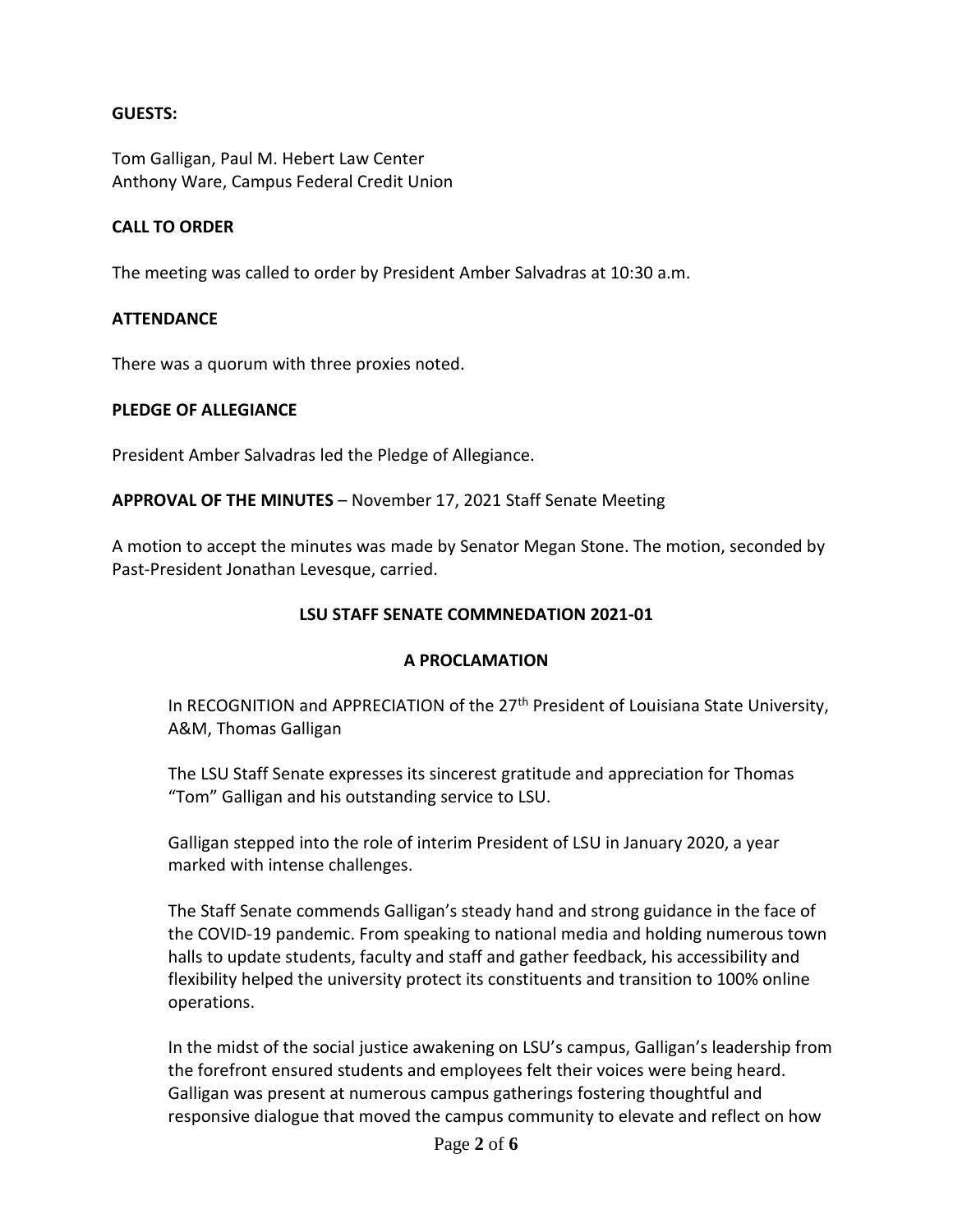systems, messages, and building names affect our diverse student body. As a result, LSU has become a standard bearer through its Roadmap to Diversity initiative that began under his presidency.

When notified of potential Title IX issues, Galligan demonstrated strength and integrity by commissioning Husch-Blackwell to do an investigation. Standing firm in the line of fire, Galligan once again provided exemplary leadership in order to provide a safe environment and protect students, faculty, and staff from sexual harassment through the creation of the new Office of Civil Rights and Title IX.

Tom Galligan taught at the Paul M. Hebert Law Center from 1986 until May 1998. He was named the Dr. Dale E. Bennett Professor of Law in 1997 and honored by students as the Outstanding LSU Professor six times. He returned to LSU as the commencement speaker in 2006 and then took on the role of Dean of the LSU Law Center in 2016 until being named LSU President in 2020. He currently serves as an LSU Law Center faculty member and holds the Dodson & Hooks Endowed Chair in Maritime Law and the James Huntington and Patricia Kleinpeter Odom Professorship.

The Staff Senate is appreciative of Tom Galligan, LSU President Emeritus, for his willingness to guide the university through such an unprecedented and challenging time in its history. It has been an honor to work with him and it is our hope that he continues to be a member of the LSU community.

Presented on this 15<sup>TH</sup> Day of December, 2021 by the LSU Staff Senate Executive Committee to Tom Galligan.

## **PRESIDENT'S REPORT**

President Amber Salvadras reviewed relevant meetings in which she attended.

- November 30 Attended the  $31<sup>st</sup>$  Annual Holiday on Campus event. This event was postponed in 2020 due to Covid. Salvadras gave a big thank you to the Staff Senate Community Engagement Committee for planning such a successful event this year with a special thank you to Co-Chairs Senators Quinneka Lee and Sarah Salesneves for going above and beyond with planning such a big event in a short amount of time.
- Week of November 29 it took a village to deliver 1100 candy grams. Indeed, a successful fundraiser for Staff Senate. Profits still TBD but should be over \$1000
- December 2 Executive Committee members met with Provost Matt Lee for an end of the semester meeting to give updates on what the Staff Senate has been doing and is working on this semester:
	- o Flag update
	- o Faculty and Staff Excellence and Enrichment Fund update
	- o record candy gram sale
	- o Holiday on Campus (thanked him for taking the time out to join us)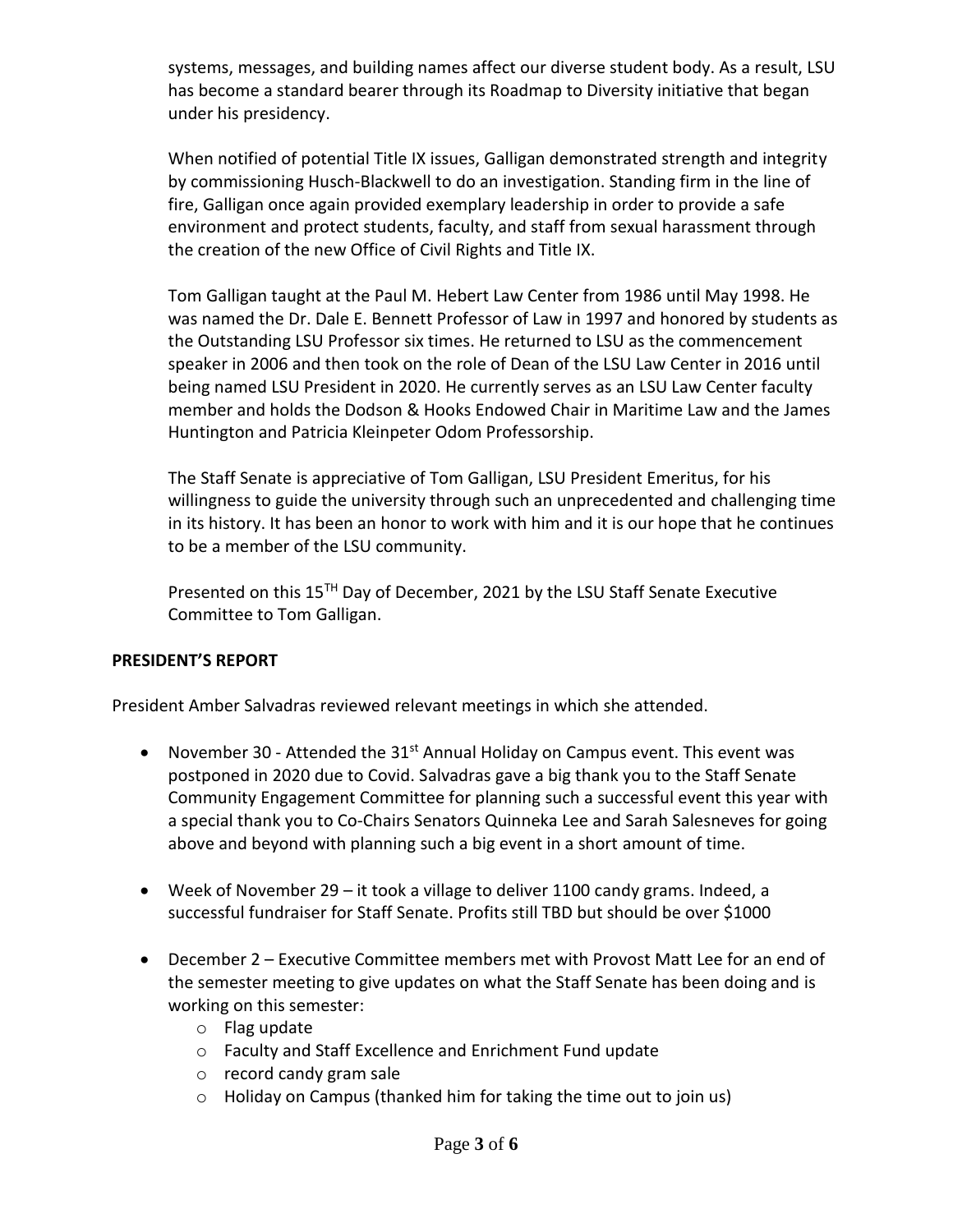- December 3 Attended the first Administrative Process Improvement Committee (APIC) meeting for the year. The agenda item was in regards to parking. There is another meeting scheduled in January to discuss this issue more in depth
- December 8 Attended a meeting with Stacey Halphen with the Foundation: in regards to the LSU Faculty and Staff Excellence and Enrichment Award
	- $\circ$  Current amount \$17,901 funds are currently being contributed as of Dec. 1
	- o Staff Senate can manage the fund however we want
	- o It is to support professional development and certification programs
	- $\circ$  Application process go forth and conquer
	- o The funds will have to be reimbursed afterward; we will not be able to front the money
	- $\circ$  The account is housed in the Office of the President will work with business manager to confirm
- December 9 Attended a meeting with the Council of Staff Advisors to the LSU Board of **Supervisors**
- December 10 Judges viewed all of the Holiday Box Decorating Contest entries that support the LSU Food Pantry
	- o Collected 3000+ food items
	- o Pounds collected to be announced
- December 14 Attended a meeting with Mark Bieger, Vice President of Strategy: This was an introductory meeting with myself and the Faculty Senate President, Mandi Lopez. The discussion included the outline of the Strategic planning. Staff Senate will have 4 representatives on this committee. The timeline preparing will begin in January, to start meeting with the planning group in February. It will consist of a 9 month time line

## **COMMITTEE REPORTS**

## **Community Engagement**

Senator Sarah Salesneves announced that the information used to plan Holiday on Campus has been saved on the Shared File for next year's committee planning. There was also a survey distributed to the full senate to solicit feedback on the event this year.

## **Staff Benefits, Policies and Development Committee**

Senator Jenee Slocum announced that the survey subcommittee has been formed to develop a survey for staff members. They are reviewing surveys from other universities to determine the items to be included.

## **OLD BUSINESS**

## **Staff Senate Budget/Gift Fund**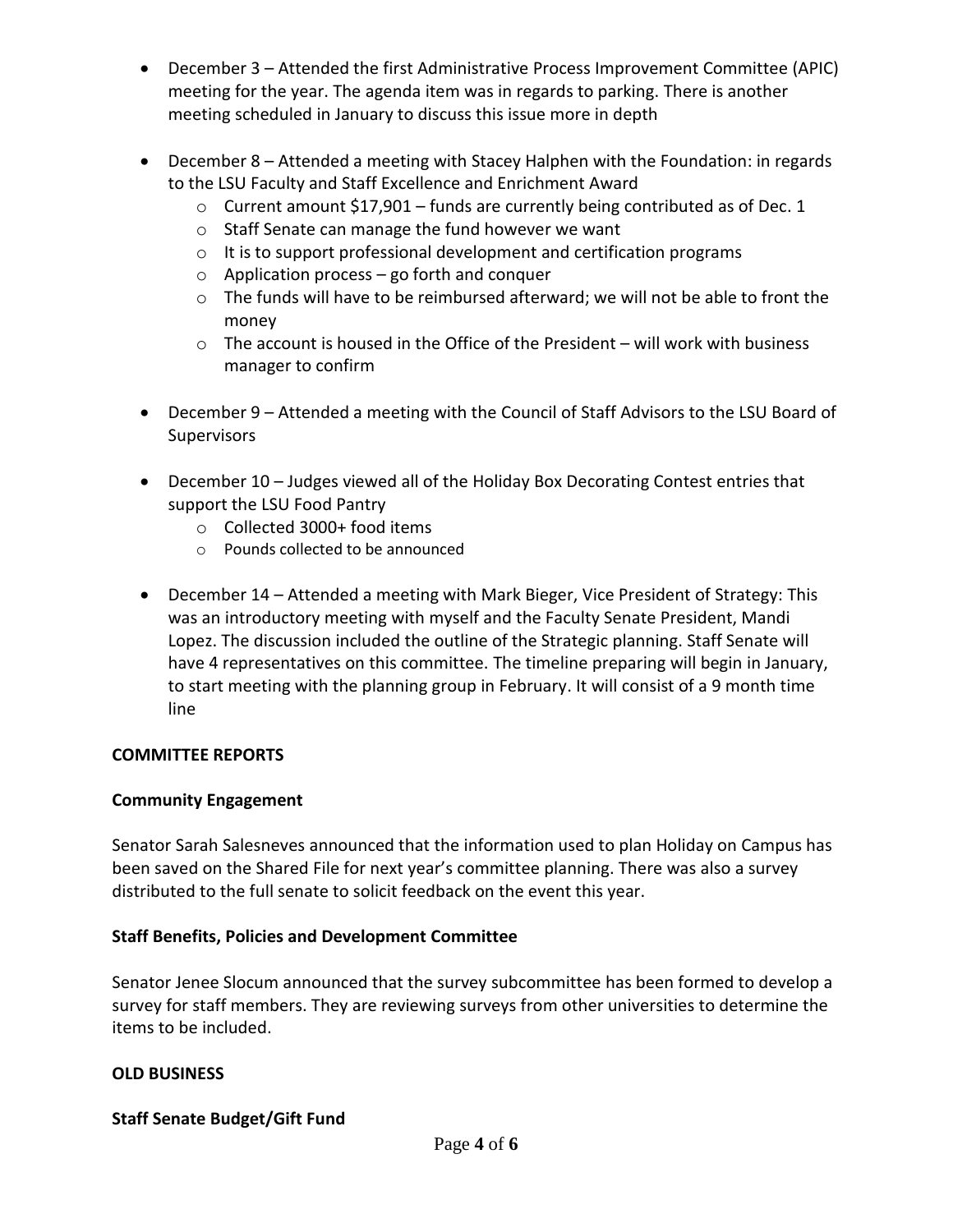Treasurer Catherine Herman provided a written financial report that was included in the meeting packet for review by the full Senate.

# **Staff Senate Apparel/Photos/Placards/Name Tags**

Staff Senate Administrative Coordinator Melonie Milton announced that the apparel items have arrived. The name tags and placards have been delivered.

The Office of Communications & University Relations is still scheduling using the application service for Senators who would like to take a professional photographed headshot for the Staff Senate website. Melonie Milton, Administrative Coordinator will re-send the link to schedule to those who still need to take their photograph. Please send the Staff Senate Office a copy once you receive from the photographer.

## **Future Guest Speakers**

If anyone has any suggestions for a Guest Speaker, please send those to the Executive Committee.

#### **NEW BUSINESS**

#### **January Meeting**

Brian Favela with Parking and Transportation Services will guest speak in January 2022.

Matt Lee with Academic Affairs will guest speak in January 2022.

## **ANNOUNCEMENTS**

## **Staff Senator Birthday**

Staff Senator December Birthday:

Past-President Jonathan Levesque will celebrate his birthday on December 23.

## Happy Birthday!

President-Elect Tammy Millican announce that the Campus Federal Financial Literacy Class of 29 staff members graduated from across campus. Campus Federal donates \$200 in an account to start an emergency fund for all graduates.

Millican also met with the International Center representatives to discuss a "Swap Shop" that is being set up.